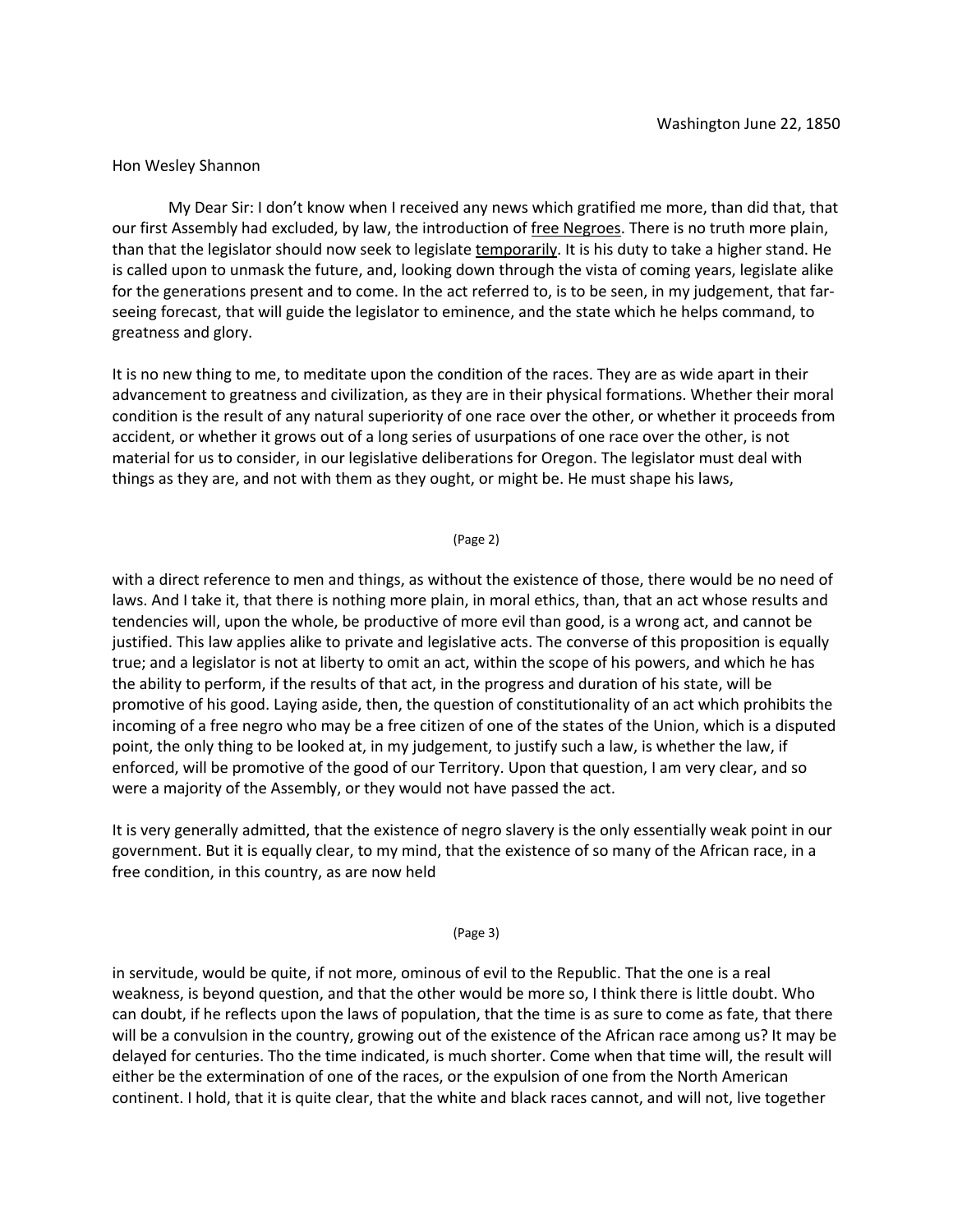in a state of equality. The one must be servant or master. This, tho not theoretically true, in the free states, yet, practically, it is. And it probably is true, that the slaves in the southern states are better clothed and better fed, and enjoy quite as much of the comforts of life, as the blacks of the north. The institution of slavery is a curse, but one which was entailed. It now exists from necessity, and must exist by force, till the country can be rid of it in a way that shall redound to its glory. And existing as it does, we are called upon, by every consideration of duty, to protect ourselves from its evils. Is such the tendency of the law we are considering? If it is, let it stand—let it be strengthened.

### (page 4)

In all the free states, in 1790, there were 27,109 free colored persons; in 1800, 47,154; 1810, 78,241; 1820, 99,281; 1830, 137,499; and in 1840, 170,728. In all the states and territories in 1840, there were 386,293 free colored persons. Taking from 386,293, 170,728, you have left, 215,565. This latter number are the number of free colored persons, in the southern states and territories, in 1840. This number of free colored persons, in the free status, in 1840, were distributed as follows: in Maine, 1,355; N.H., 530; Mass., 8,669; R.I., 3,238; Conn., 8,105; Vt., 730; NY, 50,027; N.J., 21, 044; Penn., 47,854; Ohio, 17,342; Ind., 7,165; Ill., 3,598; Mich., 707; Wis., 185; and Iowa, 172.

In 1840, the number of slaves in the United States were 2,487,355, while the whole white population was 14,189,705, making 17,063,353 total, population of the United States. This shows but a little over five and a half whites to one black in the United States. In the free states, the white population was 9,554,068. While in the slave states, it was but 4,632,637. The free colored population of the free states, in 1840, being 170,728, then were, at that time, nearly one colored man to every fifty five whites in the northern states. It is also seen, that in the slave states, in 1840, there were not two

(page 5)

## whites to one black!

What are the numbers of free blacks now in the free states, will appear by the census to be taken this season. It is generally understood, however, that since 1840 they have increased rapidly. Altho in 1840 there were but 707 in Michigan, there is now in one of the interior counties from five to seven hundred. What is true of this state, is true of most other free states, where the legislatures, or the people have not arrayed themselves against their immigration. It is now, no unfrequent thing, for whole colonies of manumitted, wretched beings to be sent from the slave states and located in the free states. Many or all of the southern states will not allow slaves to be set free, unless they are removed. When you consider the large number of free blacks in the slave states, and reflect on the alarming increase of their slaves, you cannot fail to see, that the tide of black immigration to the free states, will rapidly increase, until our whole domain will become one common poor house, for this race of beings. The Northern states, generally, begin to grow alarmed, and there is, now no doubt for such is the tendency, but in ten years, every free state will have upon its statute book the most stringent laws against the introduction of free negros.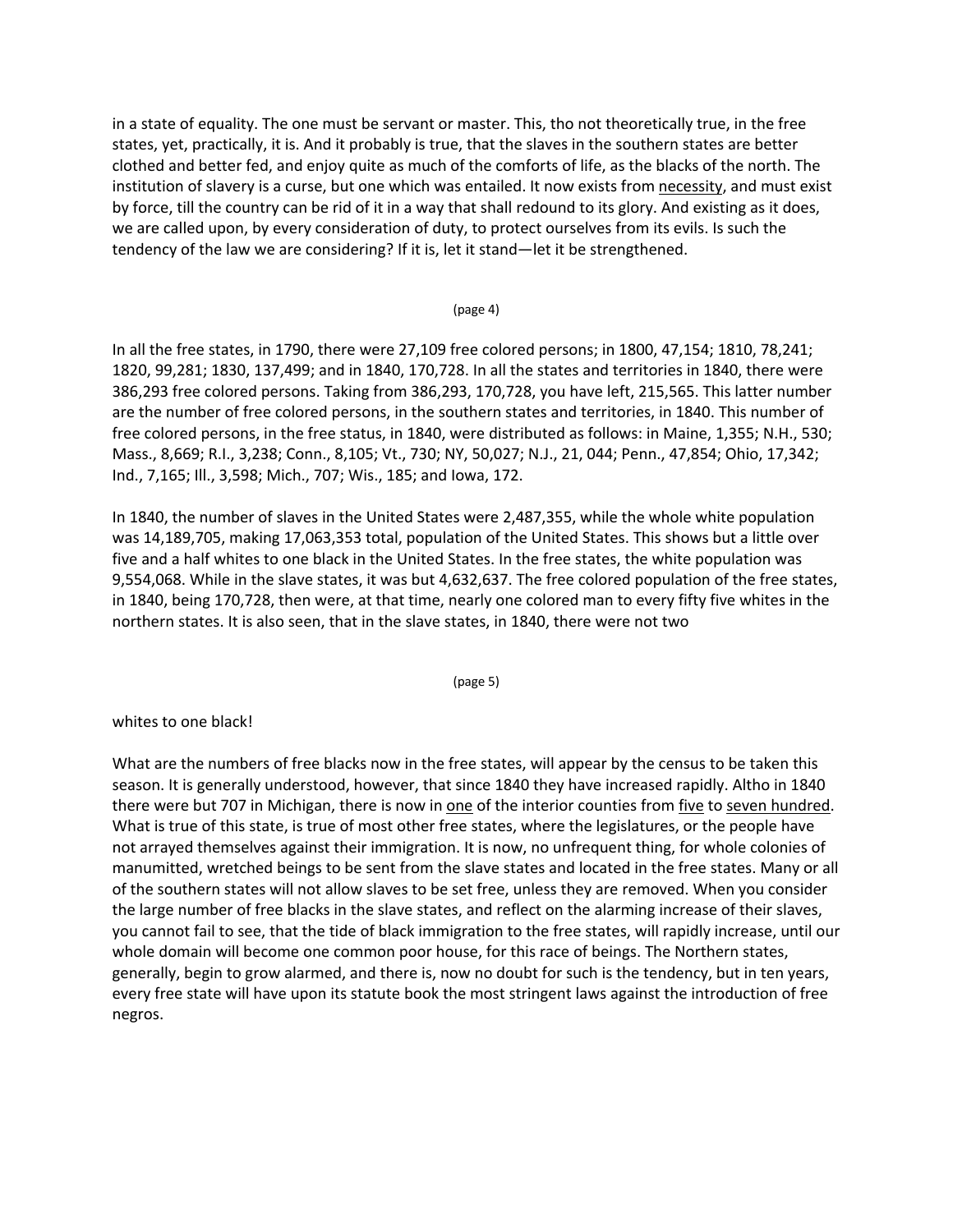### (page 6)

No man can fail to see, that the south must have some outlet for the surplus & refuse population of her slaves, and so long as the gateways are open, this surplus, that refuse and blight-bearing hord [sic] will be turned over to us, to fill our alms houses, and degrade our honored and sturdy yeomanry. But if that outlet is closed, by the stern sentinels of the law, executed by a free people tenacious of their rights, and watchful of the good of their state, slavery will work out its own destiny. Density and suffocation of the two races, pent up in the slave states, will follow, until the pains of travail will deliver, God only knows how, this nation of the burden of slavery, which now makes her clumsy to staggering, and drags down the energies of her nature. If the free states will adopt this policy, we will be rid of the complaints growing out of fugitive slaves, and it will not be long before the slave states themselves will read their own troubles in the increase of slaves, and seeing it, will groan to be delivered with groans which none but the distressed can utter.

California is free—Oregon is free. We are the Pacific Coast. Of what benefits could free negros be to us? None. But who does not know, that there is a northering blight surrounding the negro. He is degraded, and will continue to be so—it proceeds from the aversion of the

### (page 7)

white to the negro race. His presence beside our freemen, will bring a stigma upon labor, for it is well known what an influence association has upon the human mind. Let us then, as our first Assembly nobly and wisely did, exclude this race from among us, and build up a community where labor shall not be associated with negros, and where, to plough the field, shall be an honor to the white man who ploughs it. We have but a few negros now—let us take care that no more come among us. I know not how to express my feelings of pleasure, that we have started right, to the first assembly be it said. No more withering curse could befall us, than to have negroes, slave or free, forced upon us.

Here I should close, but I have one word. I have opposed thus far all attempts to strike out the word "white" in our land bill. I am fully satisfied, from information I have, that if it should be, and the land law should pass, we should be overrun with a negro population. Whole townships of land, & sometimes, counties, are now purchased, in the free states, from which to colonise manumitted negros. What would be the result, should the United States give them land in Oregon? This gift would entitle them to the right to go and there settle. Hence I will oppose it at every hazard. I know no other cause, than to look after the interests of those who sent me here; and how would I do it, to allow them

(page 8)

and their posterity to be saddled with a weight of pauperism that would grind them to the dust, and introduce a race among them, who would do no honor to themselves, but would bring this very life of greatness, manual labor, into dishonor and depredation? With Oregon I am allied for life and in death for well or for woe; and my greatest desire is, that I may live long, and be well, to do battle in her cause. Now, my dear Shannon, I must leave you. If you can read these hastily scribbled lines, you will learn my opinion of the law, let that law, in honor of its enactors, go down in the archives of the state, and when